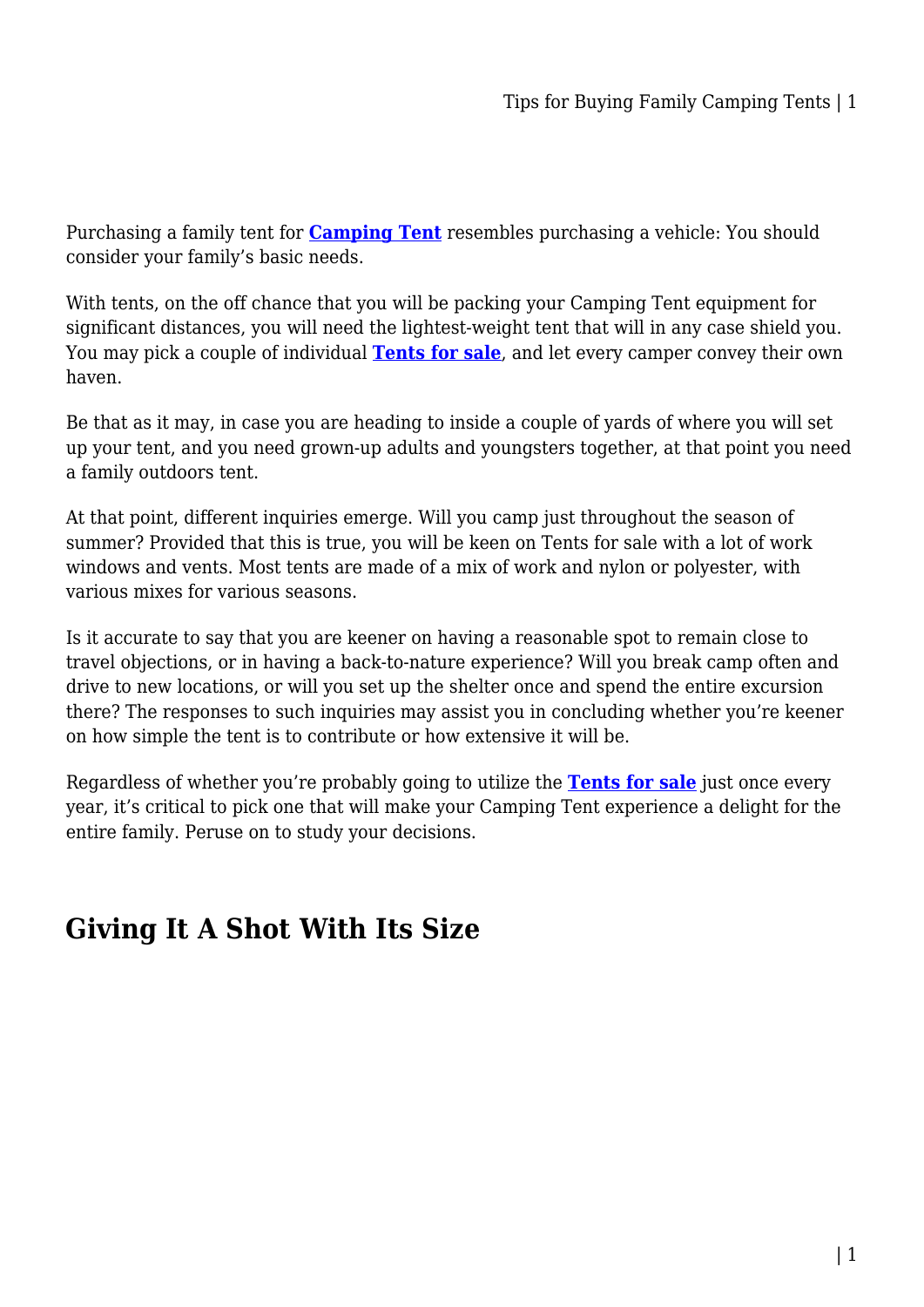

It is great that the whole pack stays together, yet don't try too hard. Ensure the family's tent is sufficiently large; every individual needs around 24 sq. ft. of space. Pick a tent that could hold at any rate one more individual than you'd anticipate. In the event that you camp with kids, the **[Tents for sale](https://campingoffers.com.au/tent/)** might be a lounge room just as a room – particularly in the event that it downpours. You'll need space for the youngsters to mess around, read, and move around.

Consider how minimally the tent and posts crease and whether they will fit into your vehicle. Vertical space can be nearly as significant as even. Do you need everybody to have the option to stand up inside the tent? Do you give it a second thought if grown-up adults can stand just in the canter? Will individuals need space to change garments?

## **There are three fundamental styles of family tents:**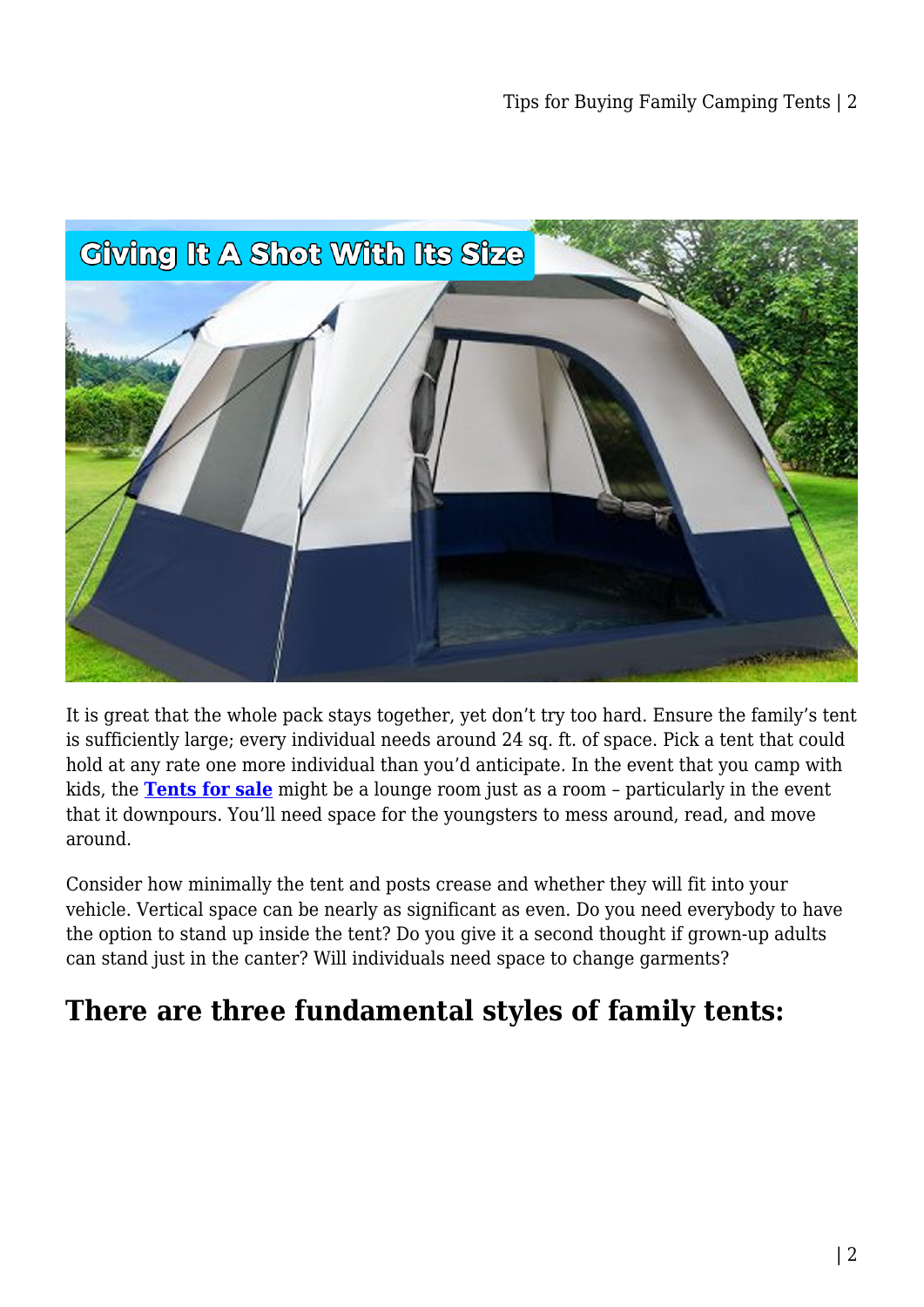# There are three fundamental styles of family tents





**Dome-style**. These are solid and oppose wind and downpour well. Then again, **[Camping Equipment](https://campingoffers.com.au/)** have less headroom and usable space in view of the incline of the dividers.

**Cabin-style**. They have the most space and headroom. They're anything but difficult to get into and out of. Some have space dividers. Notwithstanding, Camping Gear can be more diligently set up and may not be as solid in an extraordinary climate.

**Screen-rooms**. Regularly used to cover outdoor tables or sitting regions, screenrooms with weatherproof rooftops secure against bugs yet not downpour. They can grow the living and dozing region in a great climate.

#### **You Get What You Pay For :**

It's conceivable to get a family outdoors **[Tents](https://campingoffers.com.au/tent/)** for sale that is reasonable. However, Camping Equipment regardless of whether you'll be taking the family outdoors just once per year, it's savvy to think about quality. You would prefer not to be hopeless.

Posts ought to be anything but difficult to join to the tent; **[Camping Gear](https://campingoffers.com.au/)** they should overlap down so they're anything but difficult to ship. Most sectioned shafts are associated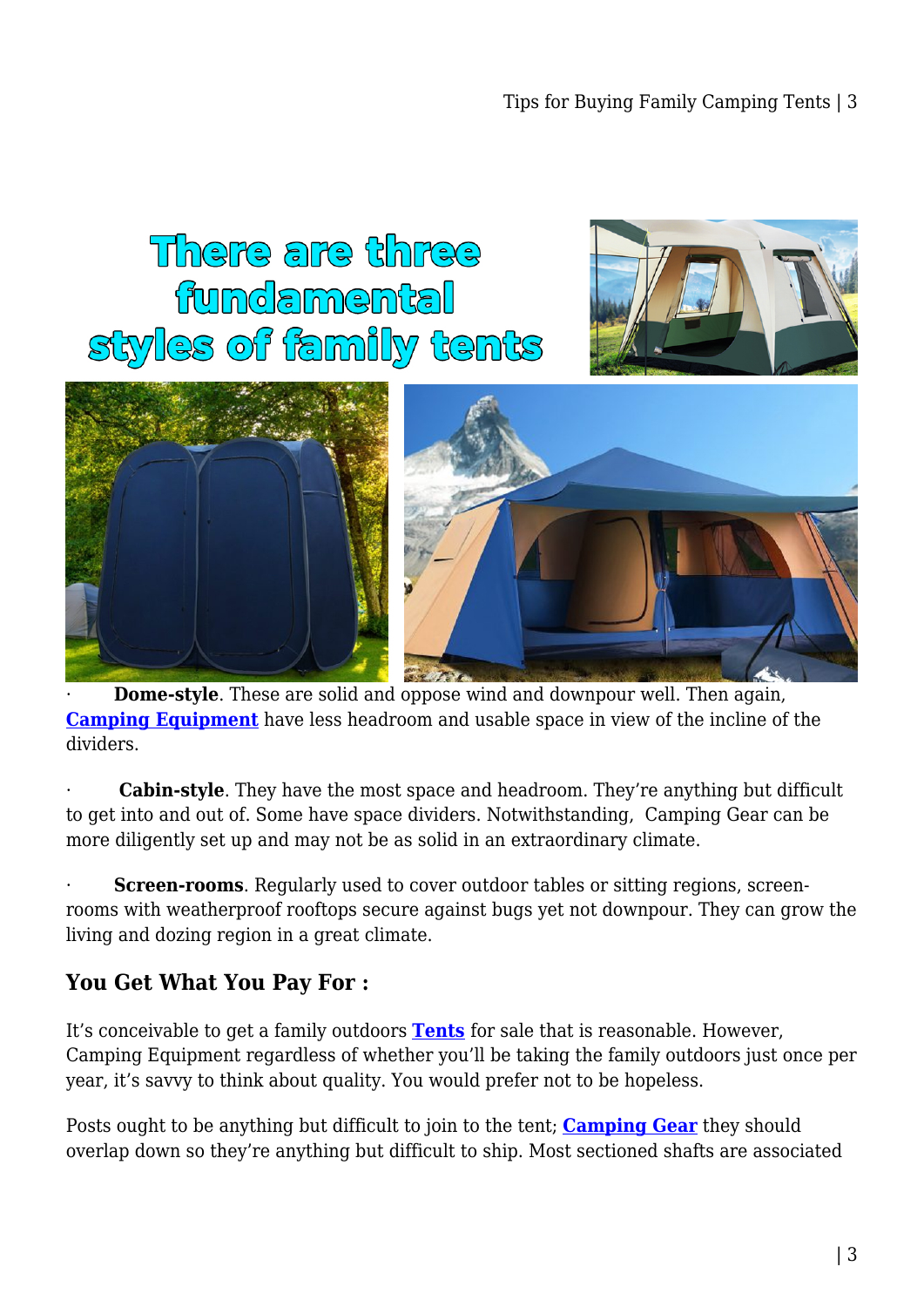with stun strings so you won't lose any of your things in a nasty climate. Quality Camping Equipment is significant. Metal-tipped fiberglass posts might be less expensive, yet aluminium is sturdier and won't rust.

Hiking tents are typically made of nylon since its light, however, polyester, which ensures against bright beams better, functions admirably for family tents. Check creases to ensure they cover well or are taped and sturdily sewed. For **[Camping Tent](https://campingoffers.com.au/tent/)** in summer, search for a lot of work boards for cross ventilation. Denser textures are better in an extraordinary climate. Rainflies and tents might be waterproofed with silicone or polyurethane.

The zippered entryways of family tents will get a ton of utilization, not generally cautious use. Ensure the zippers work effectively and are strong.

The tent's floor ought to be one piece and a "tub" or "bath" Camping Gear style, so the creases that go along with it to the sides are a few creeps over the ground level. Something else, dampness may pool and leak inside.

A huge number are unsupported – they are raised and upheld Camping Equipment by their outside posts without the requirement for stakes. Indeed, even these ought to be marked at the corners and sides, or they can overwhelm. Search for solid circles of nylon webbing and stakes of titanium or aluminium. There are exceptional stakes for sand. Excellent tents will likewise have a guy out circles so you can join fellow lines in an unpleasant climate.

### **Try Camping Gear It Before Buying :**

With regards to purchasing a family outdoors tent, don't shop alone. The entire family will camp in the tent, so the entire family ought to be engaged with the determination cycle.

You can go to forte outside and outdoors stores to search for a tent. You can likewise discover sensibly great tents available to be purchased at your neighbourhood **[Camping](https://campingoffers.com.au/) [Gear](https://campingoffers.com.au/)** large box or markdown store. Any place you go to purchase a tent, **[Camping](https://campingoffers.com.au/) [Equipment](https://campingoffers.com.au/)** doesn't depend just on the specs on the case or tag. Peruse those subtleties – and set aside the effort to find out about the material, waterproofing, number of individuals obliged, top tallness, and different variables.

A basic piece of purchasing a tent is to check it out. Similarly, as you wouldn't accept a family vehicle without stepping through it for an examination drive, Camping Gear you shouldn't be accepting a tent without perceiving how it functions. You can't acquire it for an end of the week in the forested areas, yet you can ask that the store's staff set it up while